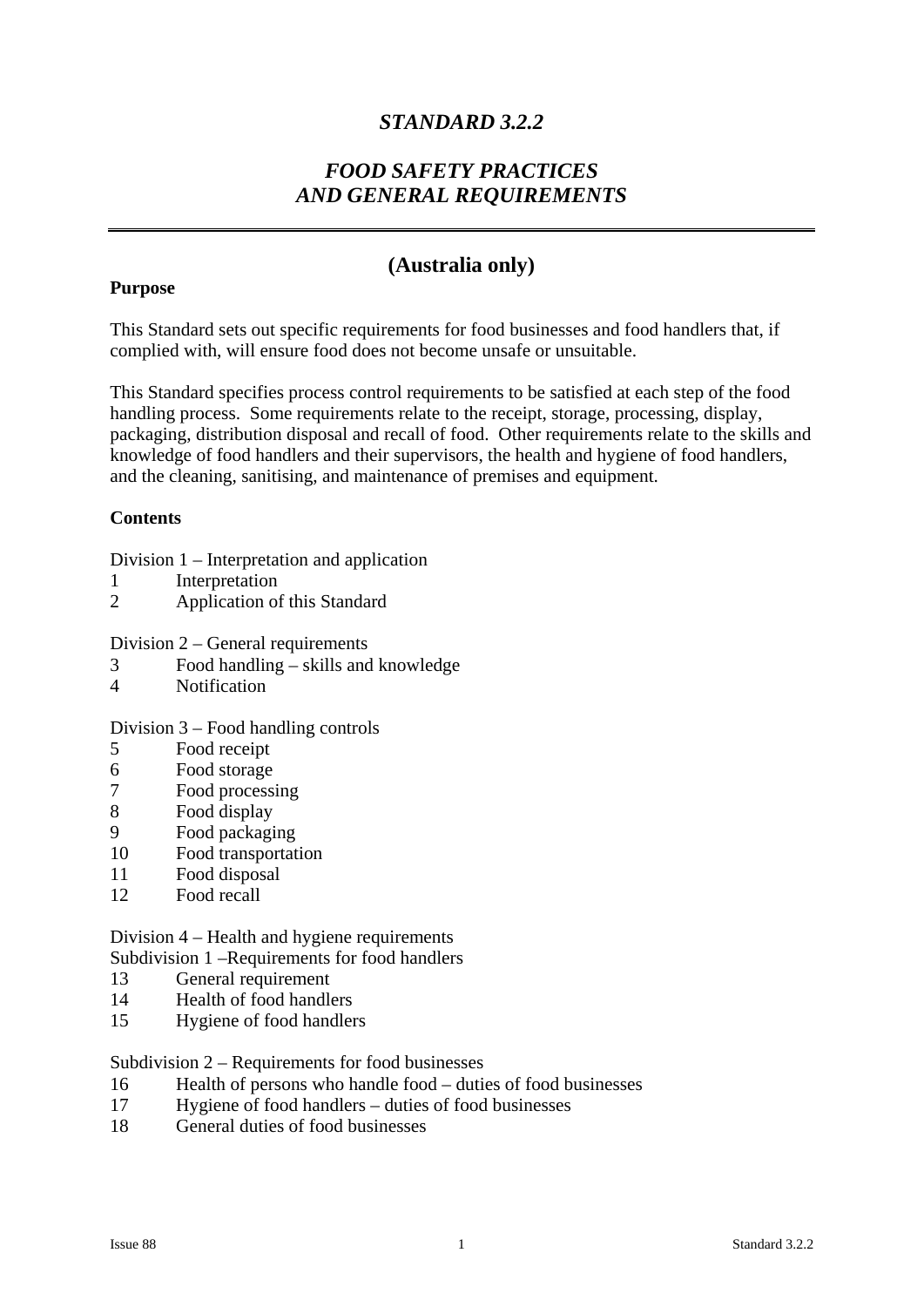#### Division 5 – Cleaning, sanitising and maintenance

- 19 Cleanliness
- 20 Cleaning and sanitising of specific equipment
- 21 Maintenance

#### Division 6 – Miscellaneous

- 22 Temperature measuring devices
- 23 Single use items
- 24 Animals and pests
- 25 Alternative methods of compliance

#### **Clauses**

## **Division 1 – Interpretation and application**

#### **1 Interpretation**

In this Standard, unless the contrary intention appears –

**carrier of a food-borne disease** does not include a person who is a carrier of *Staphylococcus aureus*.

**condition** means an infected skin lesion or discharges from the ear, nose or eye.

- **environmental conditions** means conditions under which certain food may be required to be stored including temperature, humidity, lighting conditions and atmosphere.
- **food-borne disease** means a disease that is likely to be transmitted through consumption of contaminated food.
- **food safety program** means a program set out in a written document retained at the food premises of the food business, including records of compliance and other related action, that –
	- (a) systematically identifies the potential hazards that may be reasonably expected to occur in all food handling operations of the food business;
	- (b) identifies where, in a food handling operation, each hazard identified under paragraph (a) can be controlled and the means of control;
	- (c) provides for the systematic monitoring of those controls;
	- (d) provides for appropriate corrective action when that hazard, or each of those hazards, is found not to be under control;
	- (e) provides for the regular review of the program by the food business to ensure its adequacy; and
	- (f) provides for appropriate records to be made and kept by the food business demonstrating action taken in relation to, or in compliance with, the food safety program.

**frozen** does not include partly thawed.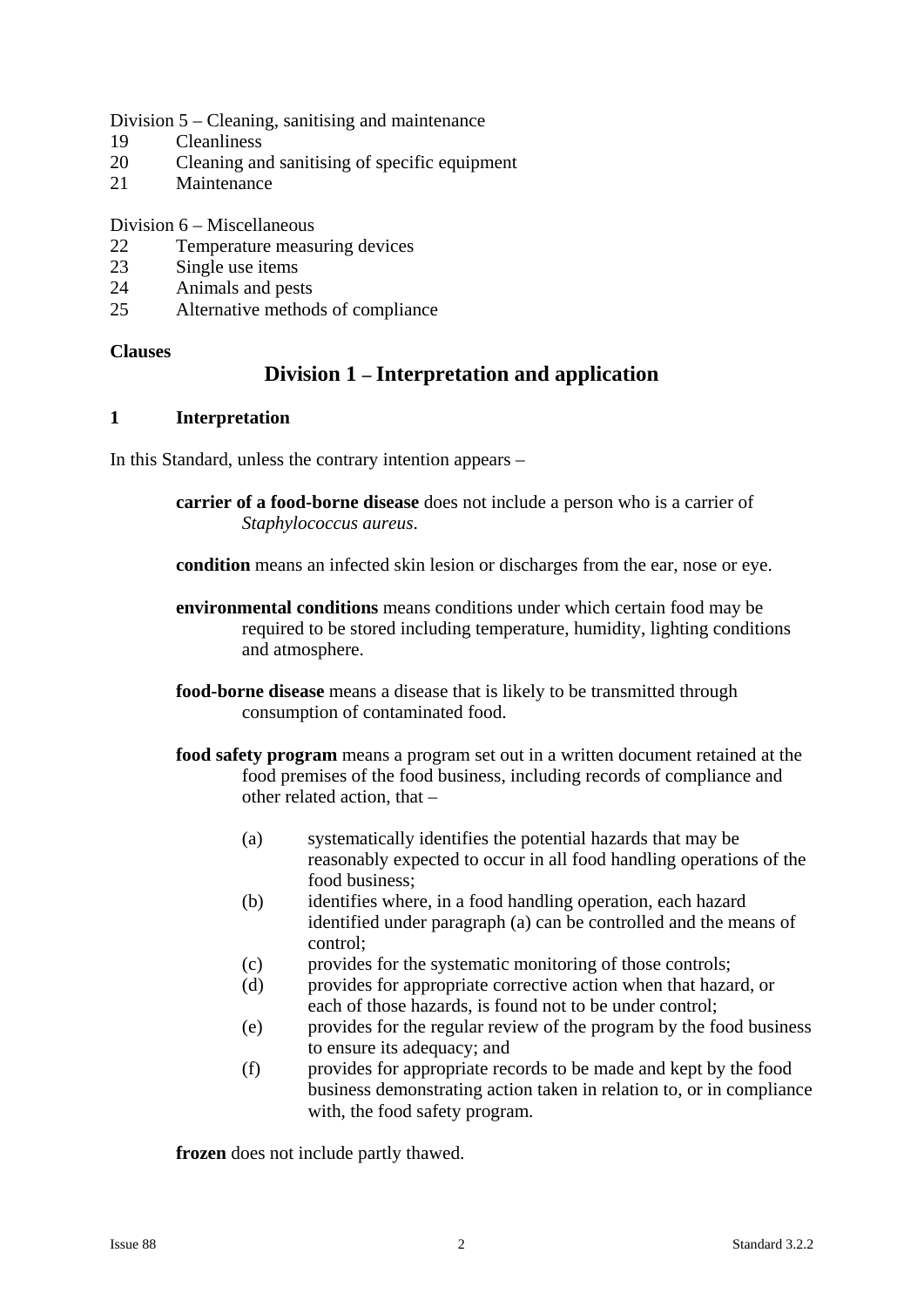- **potentially hazardous food** means food that has to be kept at certain temperatures to minimise the growth of any pathogenic micro-organisms that may be present in the food or to prevent the formation of toxins in the food.
- **process**, in relation to food, means activity conducted to prepare food for sale including chopping, cooking, drying, fermenting, heating, pasteurising, thawing and washing, or a combination of these activities.
- **ready-to-eat food** means food that is ordinarily consumed in the same state as that in which it is sold and does not include nuts in the shell and whole, raw fruits and vegetables that are intended for hulling, peeling or washing by the consumer.

**symptom** means diarrhoea, vomiting, sore throat with fever, fever or jaundice.

**temperature control** means maintaining food at a temperature of –

- (a)  $5^{\circ}$ C, or below if this is necessary to minimise the growth of infectious or toxigenic micro-organisms in the food so that the microbiological safety of the food will not be adversely affected for the time the food is at that temperature; or
- (b)  $60^{\circ}$ C or above; or
- (c) another temperature if the food business demonstrates that maintenance of the food at this temperature for the period of time for which it will be so maintained, will not adversely affect the microbiological safety of the food.

## **2 Application of this Standard**

This Standard applies to all food businesses and food handlers in Australia in accordance with Standard 3.1.1 – Interpretation and Application.

#### **Editorial note:**

Food businesses that operate from a farm, vineyard, orchard or aquaculture facility should refer to the definition of 'food business' in Standard 3.1.1 to determine if they have to comply with this Standard. If they are involved in the substantial transformation of food or the sale or service of food directly to the public then they must comply with this Standard.

## **Division 2 – General requirements**

#### **3 Food handling – skills and knowledge**

(1) A food business must ensure that persons undertaking or supervising food handling operations have –

- (a) skills in food safety and food hygiene matters; and
- (b) knowledge of food safety and food hygiene matters,

commensurate with their work activities.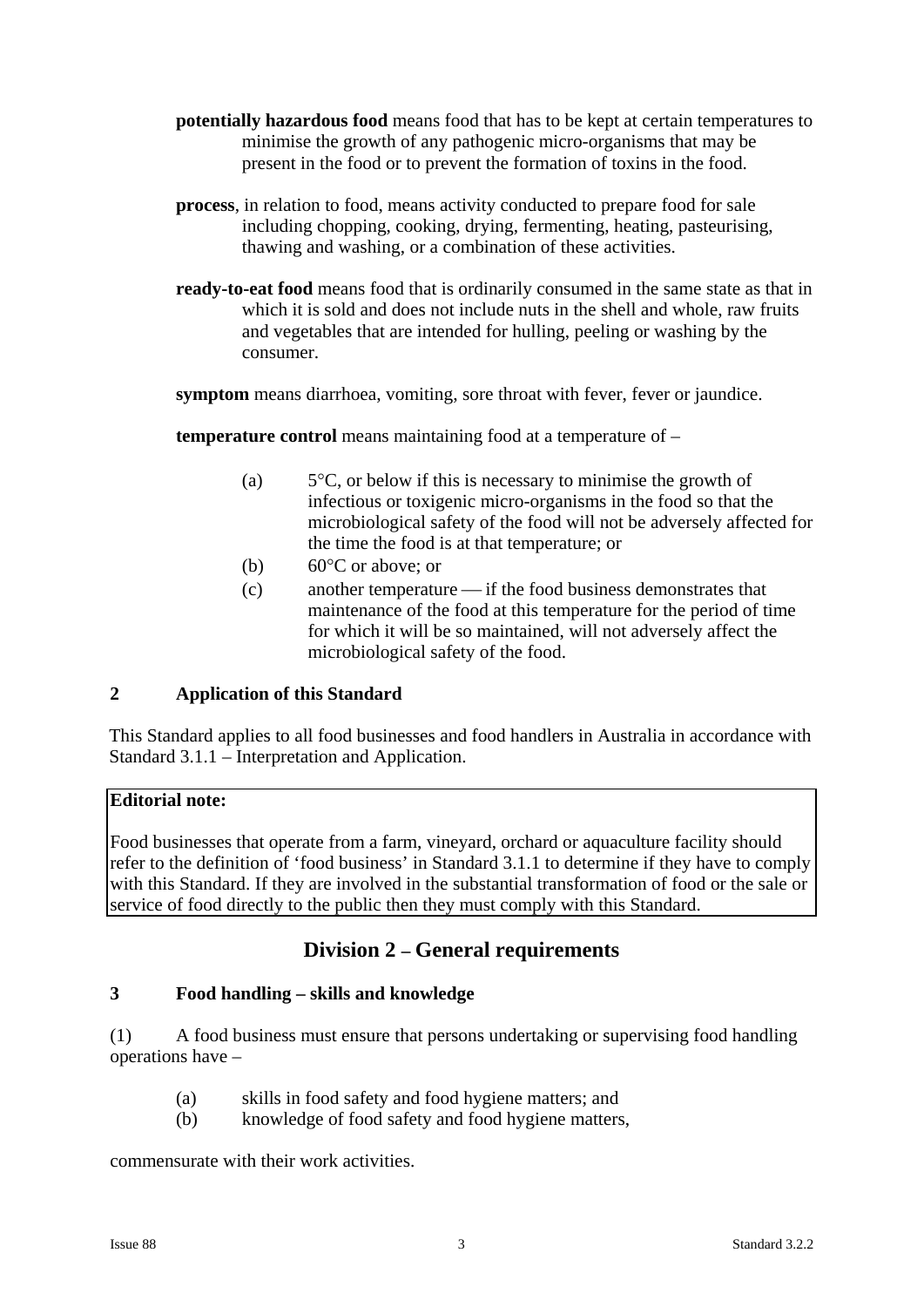(2) Subclause (1) does not apply to a food business in relation to persons undertaking food handling operations for fundraising events, that is, events –

- (a) that raise funds solely for community or charitable causes and not for personal financial gain; and
- (b) at which only food is sold that is not potentially hazardous or which is to be consumed immediately after thorough cooking.

## **4 Notification**

(1) A food business must, before the food business commences any food handling operations, notify the appropriate enforcement agency of the following information –

- (a) contact details for the food business including the name of the food business and the name and business address of the proprietor of the food business;
- (b) the nature of the food business; and
- (c) the location of all food premises of the food business that are within the jurisdiction of the enforcement agency.

(2) When complying with subclause (1), the proprietor of the food business must answer all questions asked by the appropriate enforcement agency in relation to the matters listed in subclause (1) in the form approved from time to time by the relevant authority under the Act.

(3) The food business must notify the appropriate enforcement agency of any proposed change to the information specified in subclause (1) before the change occurs.

(4) A food business that exists at the time of the commencement of this clause must provide the appropriate enforcement agency with the information specified in subclause (1) within three months of the commencement of this clause.

## **Division 3 – Food handling controls**

## **5 Food receipt**

(1) A food business must take all practicable measures to ensure it only accepts food that is protected from the likelihood of contamination.

(2) A food business must provide, to the reasonable satisfaction of an authorised officer upon request, the following information relating to food on the food premises –

- (a) the name and business address in Australia of the vendor, manufacturer or packer or, in the case of food imported into Australia, the name and business address in Australia of the importer; and
- (b) the prescribed name or, if there is no prescribed name, an appropriate designation of the food.

(3) A food business must, when receiving potentially hazardous food, take all practicable measures to ensure it only accepts potentially hazardous food that is at a temperature of –

- (a)  $5^{\circ}$ C or below; or
- (b) 60°C or above,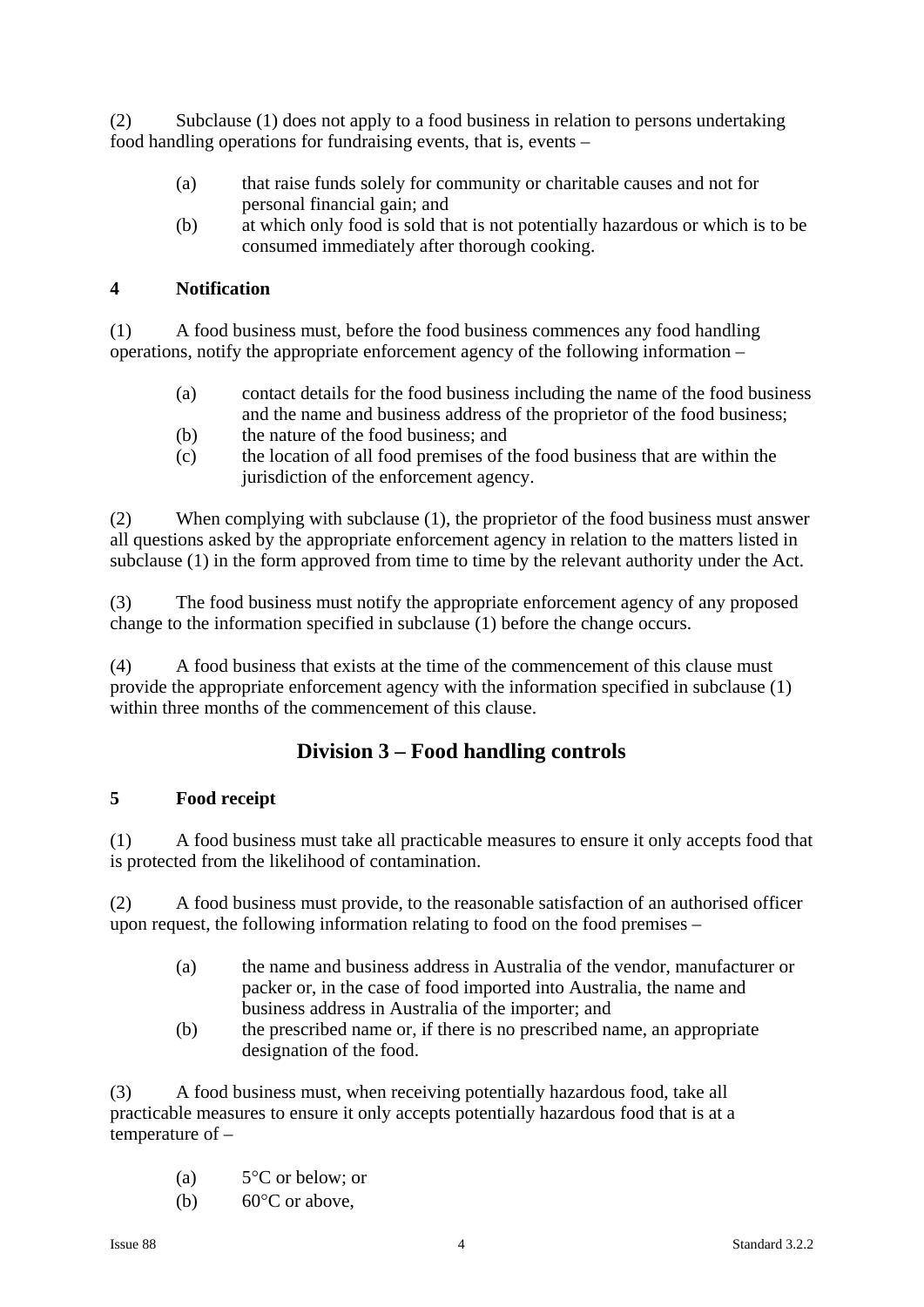unless the food business transporting the food demonstrates that the temperature of the food, having regard to the time taken to transport the food, will not adversely affect the microbiological safety of the food.

(4) A food business must, when receiving potentially hazardous food, take all practicable measures to ensure that food which is intended to be received frozen, is frozen when it is accepted.

## **6 Food storage**

- (1) A food business must, when storing food, store the food in such a way that
	- (a) it is protected from the likelihood of contamination; and
	- (b) the environmental conditions under which it is stored will not adversely affect the safety and suitability of the food.
- (2) A food business must, when storing potentially hazardous food
	- (a) store it under temperature control; and
	- (b) if it is food that is intended to be stored frozen, ensure the food remains frozen during storage.

## **7 Food processing**

- (1) A food business must
	- (a) take all practicable measures to process only safe and suitable food; and
	- (b) when processing food
		- (i) take all necessary steps to prevent the likelihood of food being contaminated; and
		- (ii) where a process step is needed to reduce to safe levels any pathogens that may be present in the food – use a process step that is reasonably known to achieve the microbiological safety of the food.

(2) A food business must, when processing potentially hazardous food that is not undergoing a pathogen control step, ensure that the time the food remains at temperatures that permit the growth of infectious or toxigenic micro-organisms in the food is minimised.

(3) A food business must, when cooling cooked potentially hazardous food, cool the food –

- (a) within two hours from  $60^{\circ}$ C to  $21^{\circ}$ C; and
- (b) within a further four hours from  $21^{\circ}$ C to  $5^{\circ}$ C;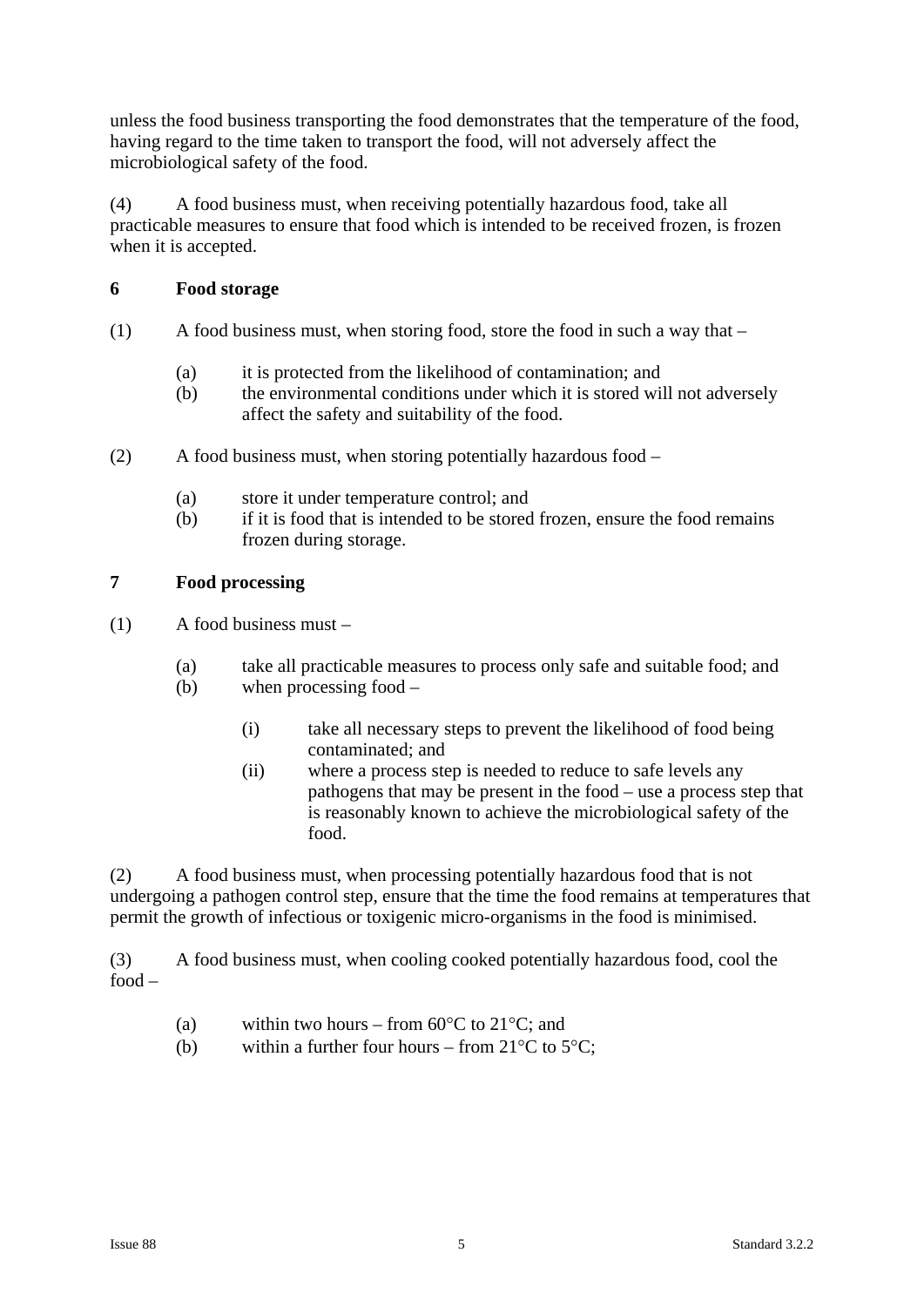unless the food business demonstrates that the cooling process used will not adversely affect the microbiological safety of the food.

(4) A food business must, when reheating previously cooked and cooled potentially hazardous food to hold it hot, use a heat process that rapidly heats the food to a temperature of 60°C or above, unless the food business demonstrates that the heating process used will not adversely affect the microbiological safety of the food.

## **8 Food display**

(1) A food business must, when displaying food, take all practicable measures to protect the food from the likelihood of contamination.

(2) A food business must, when displaying unpackaged ready-to-eat food for self service –

- (a) ensure the display of the food is effectively supervised so that any food that is contaminated by a customer or is likely to have been so contaminated is removed from display without delay;
- (b) provide separate serving utensils for each food or other dispensing methods that minimise the likelihood of the food being contaminated; and
- (c) provide protective barriers that minimise the likelihood of contamination by customers.
- (3) Subclause (2) does not apply to food in tamper resistant equipment or containers.

(4) A food business must not display for sale on any counter or bar, any ready-to-eat food that is not intended for self-service unless it is enclosed, contained or wrapped so that the food is protected from likely contamination.

- (5) A food business must, when displaying potentially hazardous food
	- (a) display it under temperature control; and
	- (b) if it is food that is intended to be displayed frozen, ensure the food remains frozen when displayed.

## **9 Food packaging**

A food business must, when packaging food –

- (a) only use packaging material that is fit for its intended use;
- (b) only use material that is not likely to cause food contamination; and
- (c) ensure that there is no likelihood that the food may become contaminated during the packaging process.

## **10 Food transportation**

A food business must, when transporting food –

- (a) protect all food from the likelihood of contamination;
- (b) transport potentially hazardous food under temperature control; and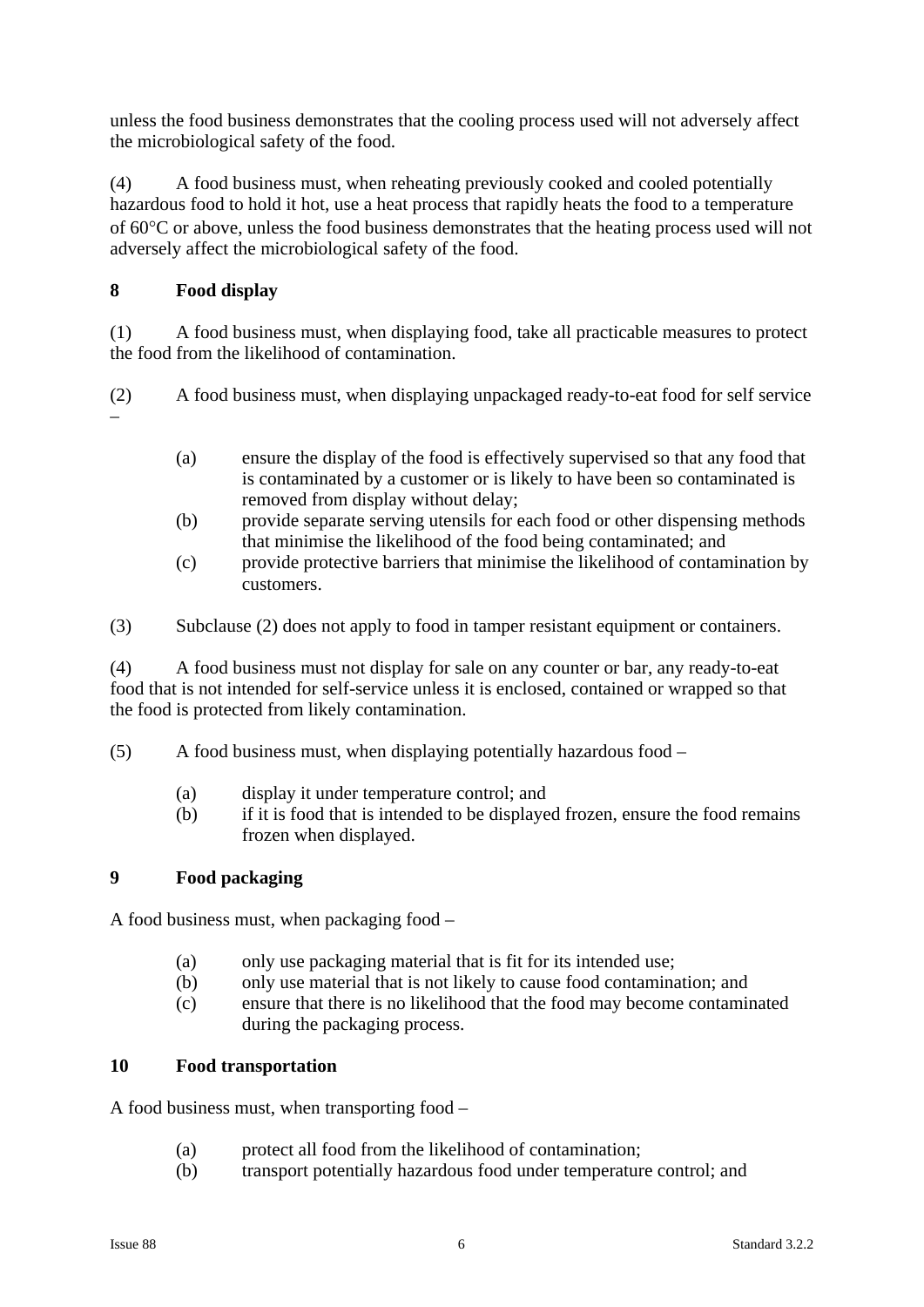(c) ensure that potentially hazardous food which is intended to be transported frozen remains frozen during transportation.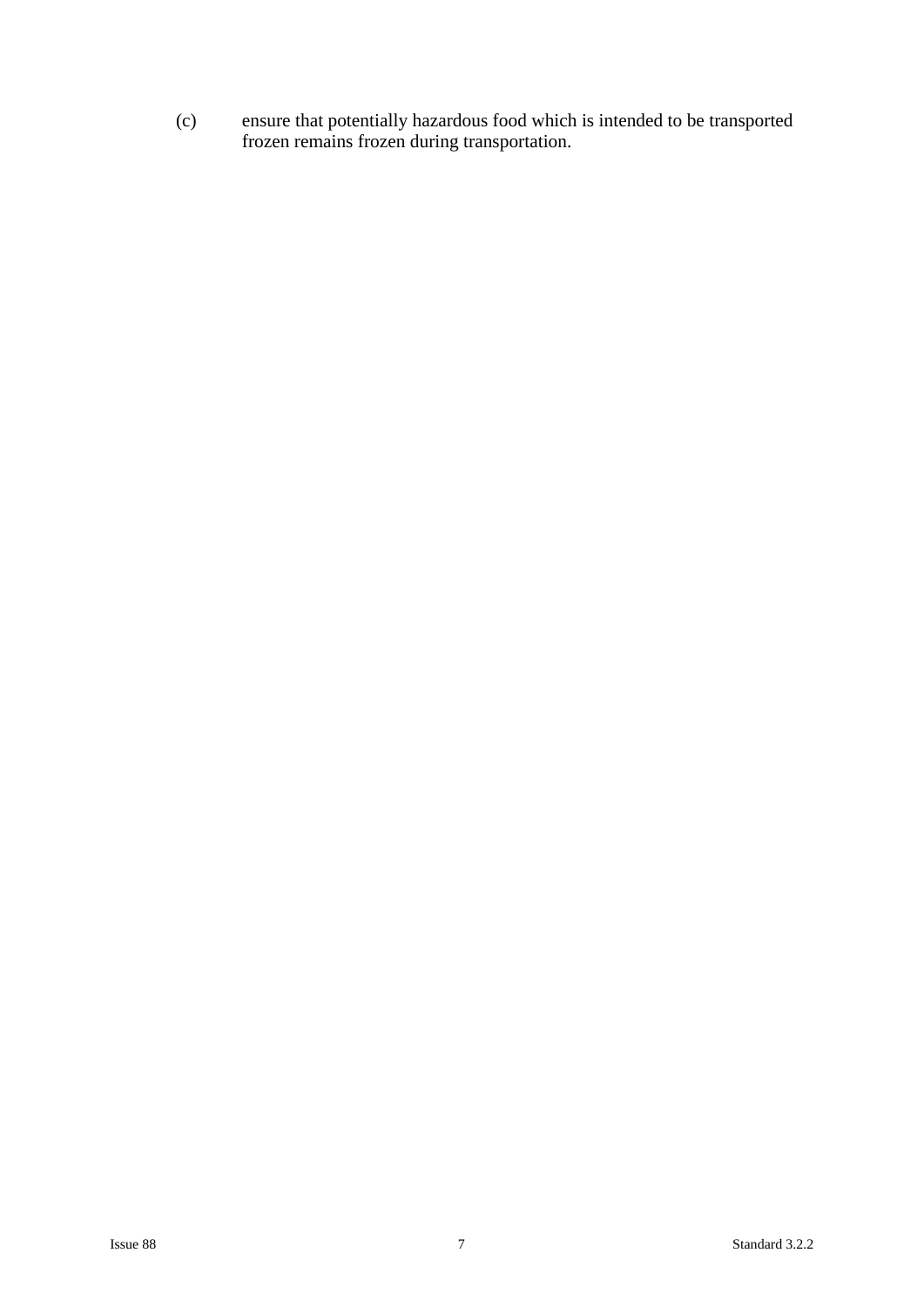## **11 Food disposal**

- $(1)$  A food business must ensure that food for disposal is held and kept separate until it is
	- (a) destroyed or otherwise used or disposed of so that it cannot be used for human consumption;
	- (b) returned to its supplier;
	- (c) further processed in a way that ensures its safety and suitability; or
	- (d) ascertained to be safe and suitable.

(2) In subclause (1), 'food for disposal' means food that  $-$ 

- (a) is subject to recall;
- (b) has been returned;
- (c) is not safe or suitable; or
- (d) is reasonably suspected of not being safe or suitable.

(3) A food business must clearly identify any food that is held and kept separate in accordance with subclause (1) as returned food, recalled food, or food that is or may not be safe or suitable, as the case may be.

(4) A food business must not sell food that has been already served to a person to another person unless the food was completely wrapped when served and has remained completely wrapped.

#### **12 Food recall**

A food business engaged in the wholesale supply, manufacture or importation of food must –

- (a) have in place a system to ensure the recall of unsafe food;
- (b) set out this system in a written document and make this document available to an authorised officer upon request; and
- (c) comply with this system when recalling unsafe food.

#### **Editorial note:**

Food businesses that are not engaged in the wholesale supply, manufacture or importation of food are not required to have a food recall system. However, all food businesses should note that food that is subject to recall is 'food for disposal' and hence all food businesses must comply with the requirements of Clause 11 in relation to recalled food.

## **Division 4 – Health and hygiene requirements**

#### **Subdivision 1 – Requirements for food handlers**

## **13 General requirement**

A food handler must take all reasonable measures not to handle food or surfaces likely to come into contact with food in a way that is likely to compromise the safety and suitability of food.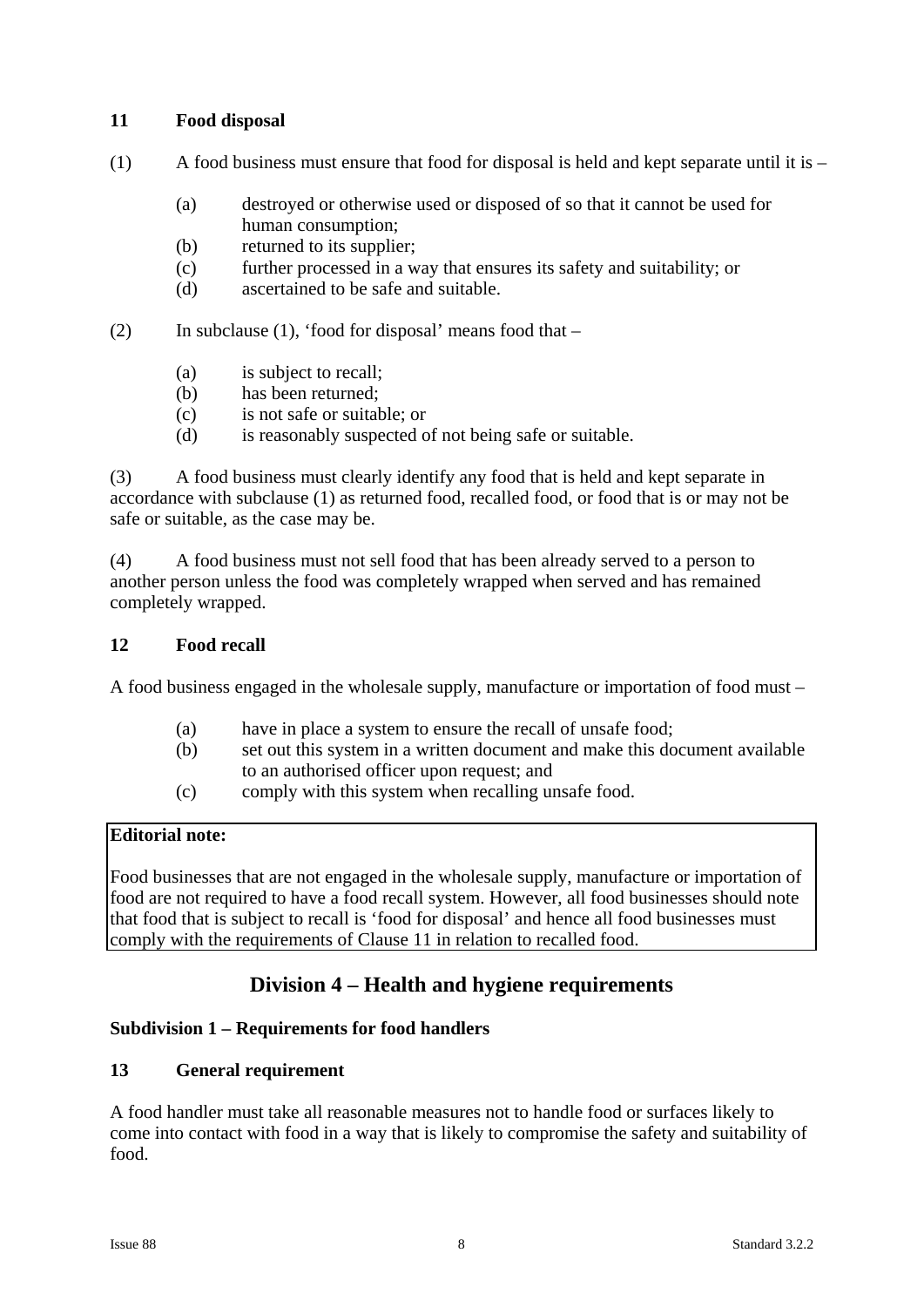## **14 Health of food handlers**

(1) A food handler who has a symptom that indicates the handler may be suffering from a food-borne disease, or knows he or she is suffering from a food-borne disease, or is a carrier of a food-borne disease, must, if at work –

- (a) report that he or she is or may be suffering from the disease, or knows that he or she is carrying the disease, to his or her supervisor, as the case may be;
- (b) not engage in any handling of food where there is a reasonable likelihood of food contamination as a result of the disease; and
- (c) if continuing to engage in other work on the food premises take all practicable measures to prevent food from being contaminated as a result of the disease.
- (2) A food handler who suffers from a condition must, if at work  $-$ 
	- (a) if there is a reasonable likelihood of food contamination as a result of suffering the condition – report that he or she is suffering from the condition to his or her supervisor; and
	- (b) if continuing to engage in the handling of food or other work take all practicable measures to prevent food being contaminated as a result of the condition.

(3) A food handler must notify his or her supervisor if the food handler knows or suspects that he or she may have contaminated food whilst handling food.

#### **15 Hygiene of food handlers**

- (1) A food handler must, when engaging in any food handling operation
	- (a) take all practicable measures to ensure his or her body, anything from his or her body, and anything he or she is wearing does not contaminate food or surfaces likely to come into contact with food;
	- (b) take all practicable measures to prevent unnecessary contact with ready-toeat food;
	- (c) ensure outer clothing is of a level of cleanliness that is appropriate for the handling of food that is being conducted;
	- (d) only use on exposed parts of his or her body bandages and dressings that are completely covered with a waterproofed covering;
	- (e) not eat over unprotected food or surfaces likely to come into contact with food;
	- (f) not sneeze, blow or cough over unprotected food or surfaces likely to come into contact with food;
	- (g) not spit, smoke or use tobacco or similar preparations in areas in which food is handled; and
	- (h) not urinate or defecate except in a toilet.
- (2) A food handler must wash his or her hands in accordance with subclause  $(4)$ 
	- (a) whenever his or her hands are likely to be a source of contamination of food;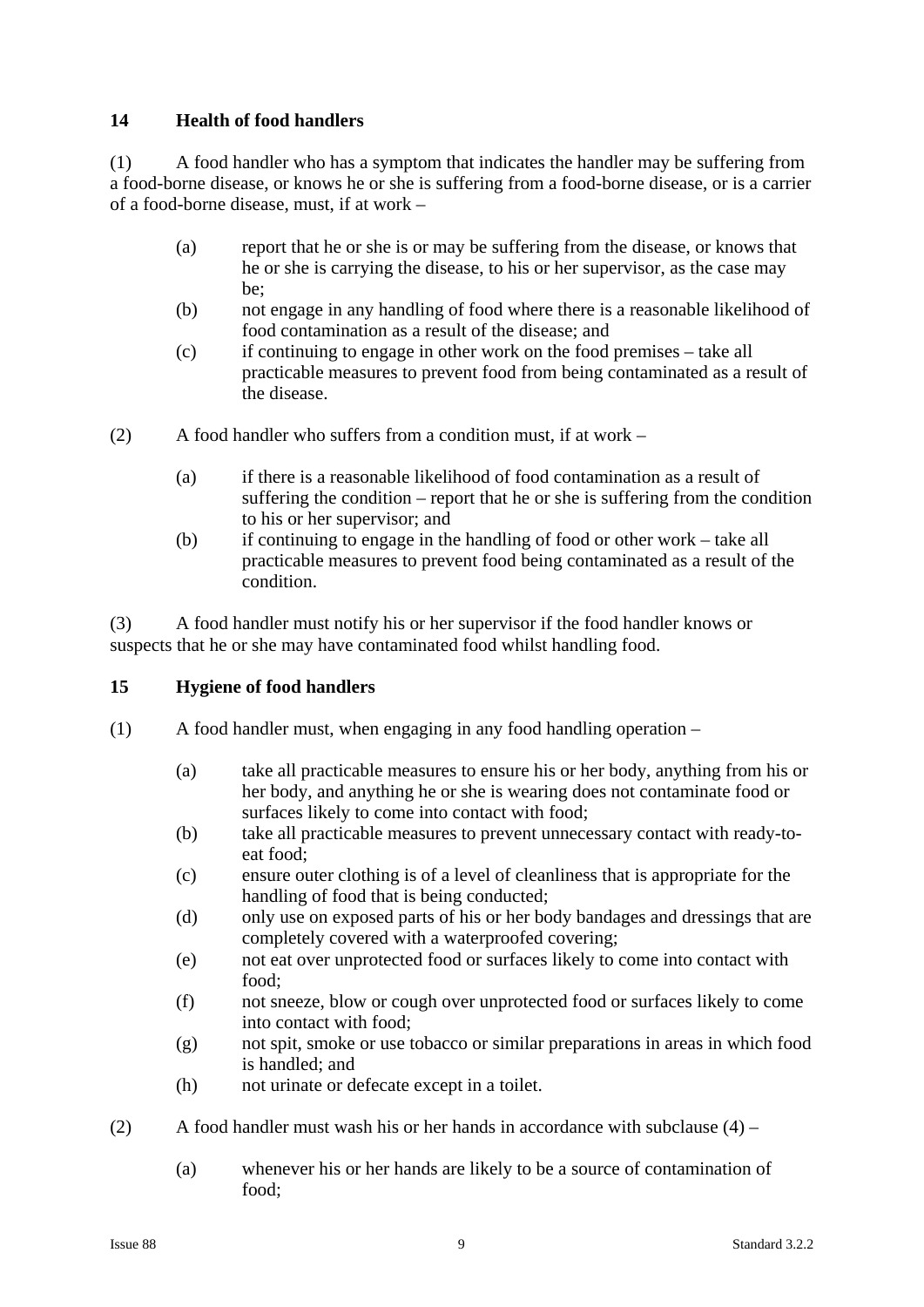- (b) immediately before working with ready-to-eat food after handling raw food; and
- (c) immediately after using the toilet.

(3) A food handler must, when engaging in a food handling operation that involves unprotected food or surfaces likely to come into contact with food, wash his or her hands in accordance with subclause  $(4)$  –

- (a) before commencing or re-commencing handling food;
- (b) immediately after smoking, coughing, sneezing, using a handkerchief or disposable tissue, eating, drinking or using tobacco or similar substances; and
- (c) after touching his or her hair, scalp or a body opening.
- (4) A food handler must, whenever washing his or her hands
	- (a) use the hand washing facilities provided;
	- (b) thoroughly clean his or her hands using soap or other effective means, and warm running water; and
	- (c) thoroughly dry his or her hands on a single use towel or in another way that is not likely to transfer pathogenic micro-organisms to the hands.

(5) A food handler who handles food at temporary food premises does not have to clean his or her hands with warm running water, or comply with paragraph (4)(c), if the appropriate enforcement agency has provided the food business operating from the temporary food premises with approval in writing for this purpose.

## **Subdivision 2 – Requirements for food businesses**

#### **16 Health of persons who handle food – duties of food businesses**

(1) A food business must ensure the following persons do not engage in the handling of food for the food business where there is a reasonable likelihood of food contamination –

- (a) a person known to be suffering from a food-borne disease, or who is a carrier of a food-borne disease; and
- (b) a person known or reasonably suspected to have a symptom that may indicate he or she is suffering from a food-borne disease.

(2) A food business must ensure that a person who is known or reasonably suspected to be suffering from a condition and who continues to engage in the handling of food for the food business takes all practicable measures to prevent food contamination.

(3) A food business may permit a person excluded from handling food in accordance with paragraph (1)(a) to resume handling food only after receiving advice from a medical practitioner that the person no longer is suffering from, or is a carrier of, a food-borne disease.

## **17 Hygiene of food handlers — duties of food businesses**

(1) Subject to subclause (2), a food business must, for each food premises –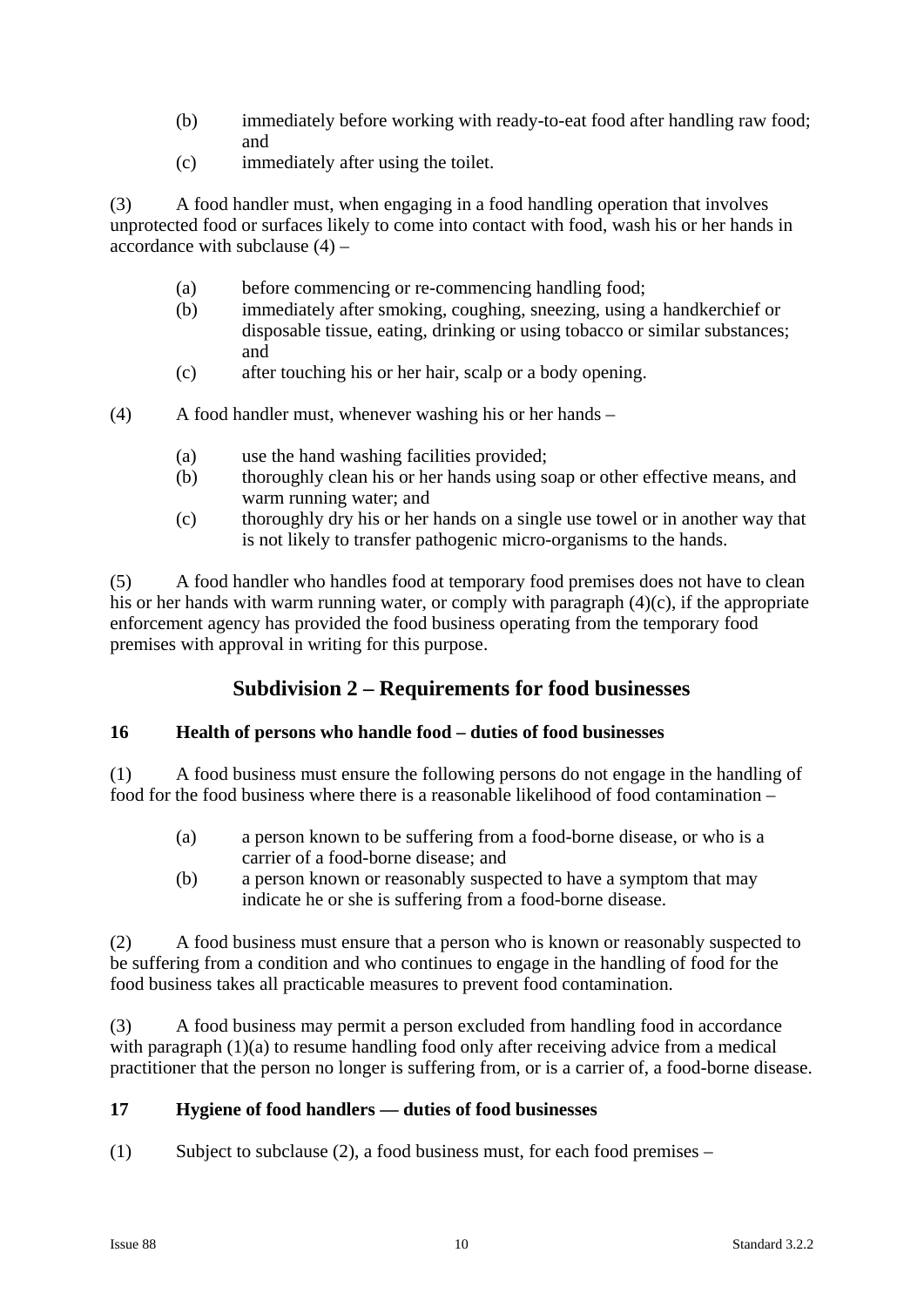- (a) maintain easily accessible hand washing facilities;
- (b) maintain, at or near each hand washing facility, a supply of
	- (i) warm running water; and
	- (ii) soap; or
	- (iii) other items that may be used to thoroughly clean hands;
- (c) ensure hand washing facilities are only used for the washing of hands, arms and face; and
- (d) provide, at or near each hand washing facility
	- (i) single use towels or other means of effectively drying hands that are not likely to transfer pathogenic micro-organisms to the hands; and
	- (ii) a container for used towels, if needed.

(2) Paragraph  $(1)(c)$  does not apply in relation to handwashing facilities at food premises that are used principally as a private dwelling if the proprietor of the food business has the approval in writing of the appropriate enforcement agency.

(3) With the approval in writing of the appropriate enforcement agency, a food business that operates from temporary food premises does not have to comply with any of the requirements of paragraphs  $(1)(b)(i)$  or  $(1)(d)$  that are specified in the written approval.

#### **18 General duties of food businesses**

(1) A food business must inform all food handlers working for the food business of their health and hygiene obligations under Subdivision 1 of this Division.

(2) A food business must ensure that any information provided by a food handler in accordance with Subdivision 1 of this Division is not disclosed to any person without the consent of the food handler, except the proprietor or an authorised officer, and that the information is not used for any purpose other than addressing the risk of food contamination.

(3) A food business must take all practicable measures to ensure all people on the food premises of the food business –

- (a) do not contaminate food;
- (b) do not have unnecessary contact with ready-to-eat food; and
- (c) do not spit, smoke, or use tobacco or similar preparations in areas where there is unprotected food or surfaces likely to come into contact with food.

## **Division 5 – Cleaning, sanitising and maintenance**

#### **19 Cleanliness**

(1) A food business must maintain food premises to a standard of cleanliness where there is no accumulation of –

- (a) garbage, except in garbage containers;
- (b) recycled matter, except in containers;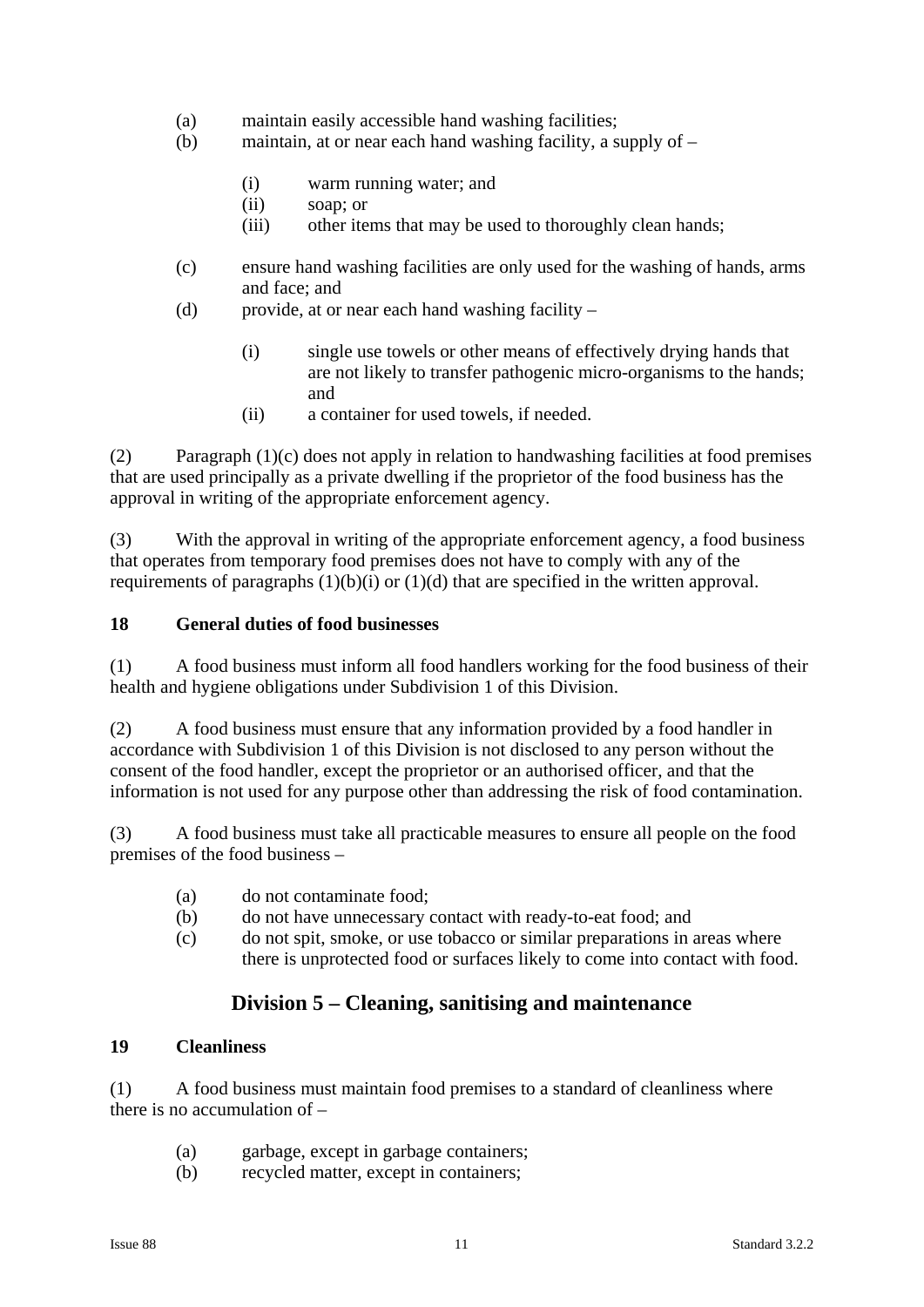- (c) food waste;
- (d) dirt;
- (e) grease; or
- (f) other visible matter.

(2) A food business must maintain all fixtures, fittings and equipment, having regard to its use, and those parts of vehicles that are used to transport food, and other items provided by the business to purchasers to transport food, to a standard of cleanliness where there is no accumulation of –

- (a) food waste;
- (b) dirt;
- (c) grease; or
- (d) other visible matter.

## **20 Cleaning and sanitising of specific equipment**

(1) A food business must ensure the following equipment is in a clean and sanitary condition in the circumstances set out below –

- (a) eating and drinking utensils immediately before each use; and
- (b) the food contact surfaces of equipment whenever food that will come into contact with the surface is likely to be contaminated.

(2) In subclause (1), a 'clean and sanitary condition' means, in relation to a surface or utensil, the condition of a surface or utensil where it –

- (a) is clean; and
- (b) has had applied to it heat or chemicals, heat and chemicals, or other processes, so that the number of micro-organisms on the surface or utensil has been reduced to a level that –
	- (i) does not compromise the safety of the food with which it may come into contact; and
	- (ii) does not permit the transmission of infectious disease.

#### **21 Maintenance**

(1) A food business must maintain food premises and all fixtures, fittings and equipment, having regard to their use, and those parts of vehicles that are used to transport food, and other items provided by the business to purchasers to transport food, in a good state of repair and working order having regard to their use.

(2) A food business must not use any chipped, broken or cracked eating or drinking utensils for handling food.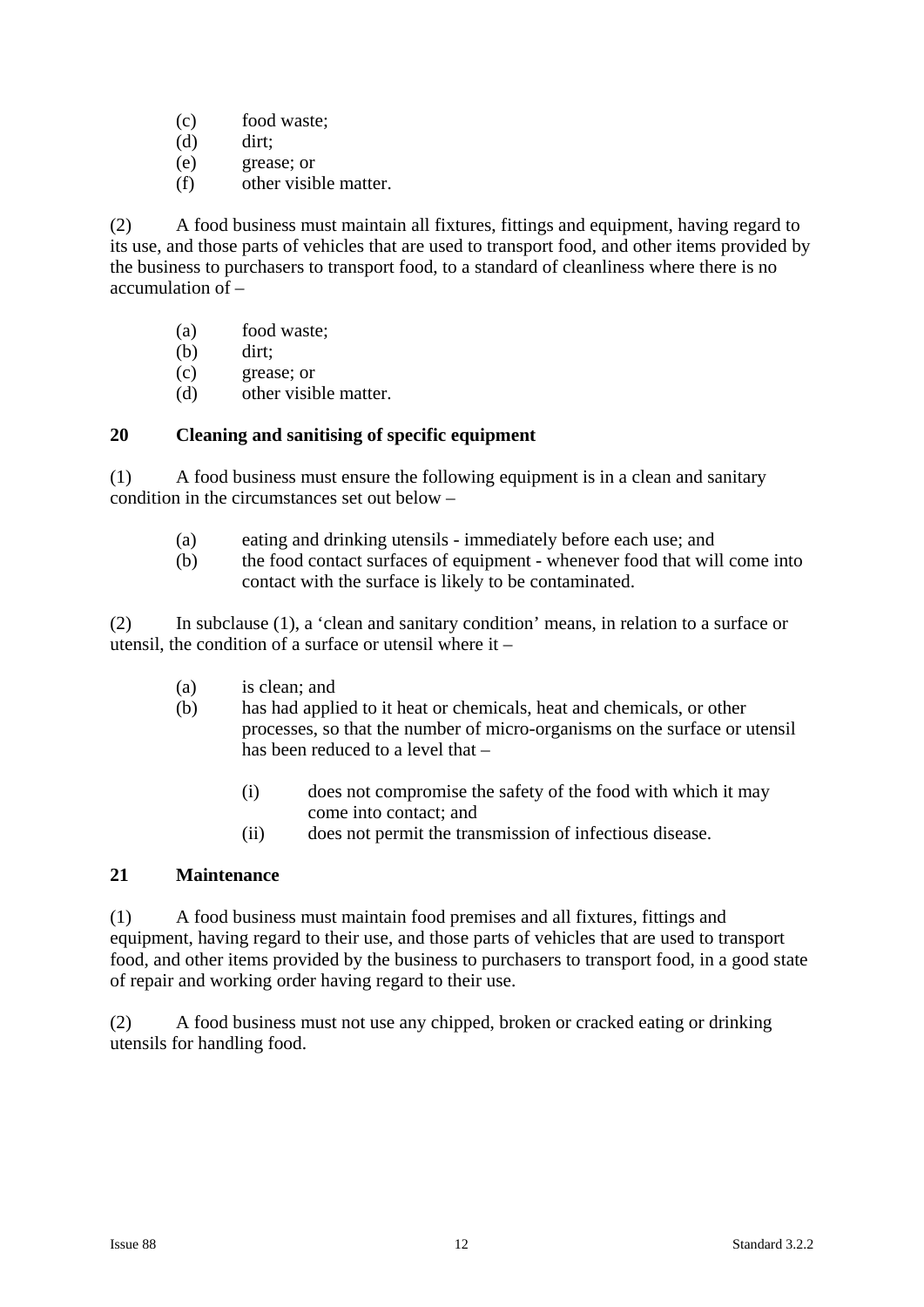## **Division 6 – Miscellaneous**

#### **22 Temperature measuring devices**

A food business must, at food premises where potentially hazardous food is handled, have a temperature measuring device that –

- (a) is readily accessible; and
- (b) can accurately measure the temperature of potentially hazardous food to  $+/- 1$ <sup>o</sup>C.

## **23 Single use items**

A food business must –

- (a) in relation to all single use items, take all practicable measures to ensure they do not come into contact with food or the mouth of a person if they are –
	- (i) contaminated; or
	- (ii) reasonably suspected of being contaminated; and
- (b) in relation to single use items that are intended to come into contact with food or the mouth of a person –
	- (i) take all practicable measures to protect them from the likelihood of contamination until use; and
	- (ii) not reuse such items.

## **24 Animals and pests**

- (1) A food business must
	- (a) subject to paragraph (b), not permit live animals in areas in which food is handled, other than seafood or other fish or shellfish;
	- (b) permit an assistance animal only in dining and drinking areas and other areas used by customers;
	- (c) take all practicable measures to prevent pests entering the food premises; and
	- (d) take all practicable measures to eradicate and prevent the harbourage of pests on the food premises and those parts of vehicles that are used to transport food.

(2) In subclause (1), 'assistance animal' means an animal referred to in section 9 of the *Disability Discrimination Act 1992* of the Commonwealth.

## **Editorial note:**

Section 9 of the *Disability Discrimination Act 1992* refers to a guide dog, a dog trained to assist a person in activities where hearing is required and any other animal trained to assist a person to alleviate the effect of a disability.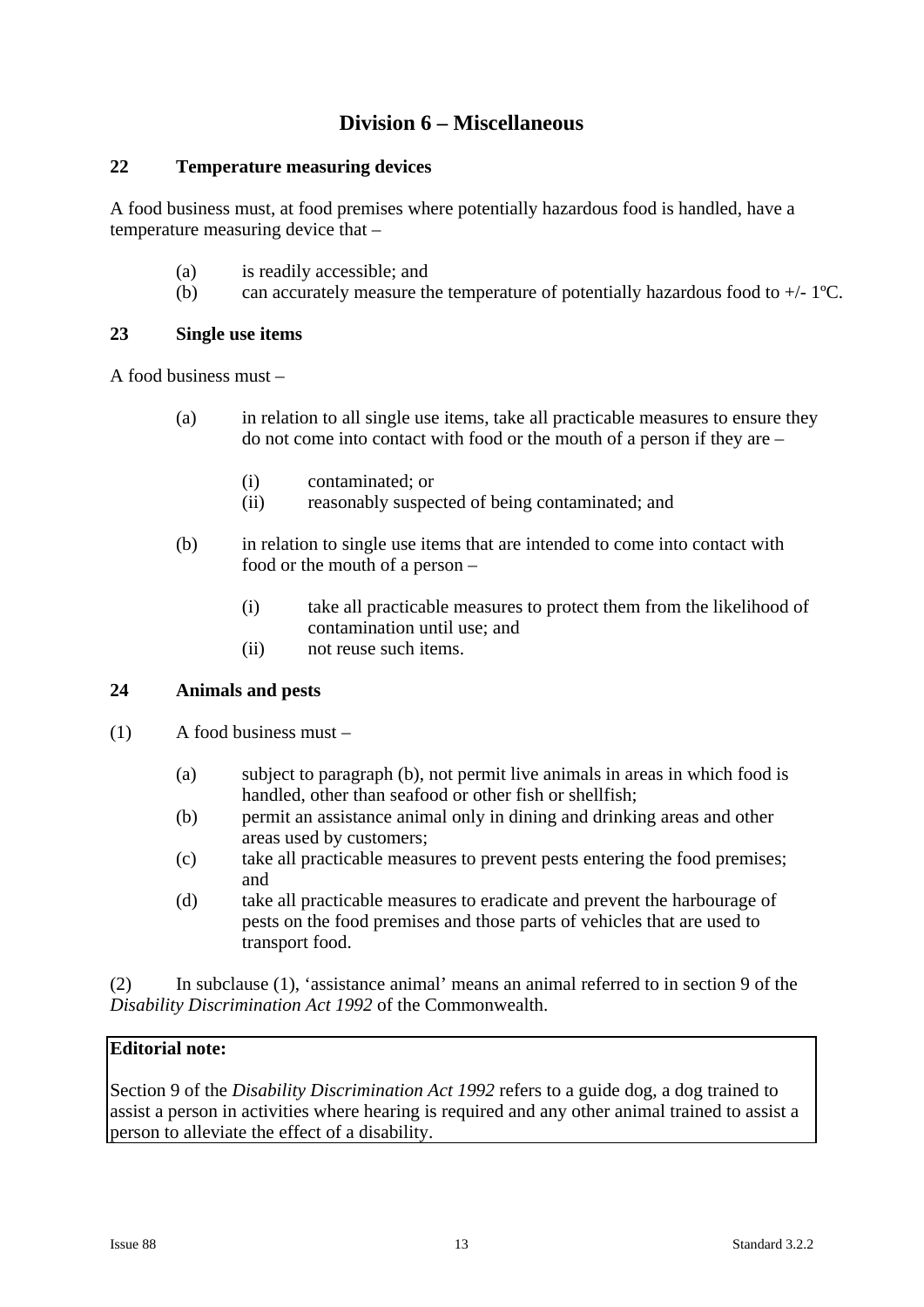## **25 Alternative methods of compliance**

Without limiting the ways in which a food business can demonstrate that the temperature and any heating or cooling process it uses will not adversely affect the microbiological safety of food, a food business satisfies this requirement by complying with –

- (a) a food safety program that meets the requirements for food safety programs in the Act, regulations under the Act, or a food safety standard other than this Standard;
- (b) if no such requirements apply to the food business, a 'food safety program' as defined in this Standard;
- (c) a process that according to documented sound scientific evidence is a process that will not adversely affect the microbiological safety of the food; or
- (d) a process set out in written guidelines based on sound scientific evidence that are recognised by the relevant food industry.